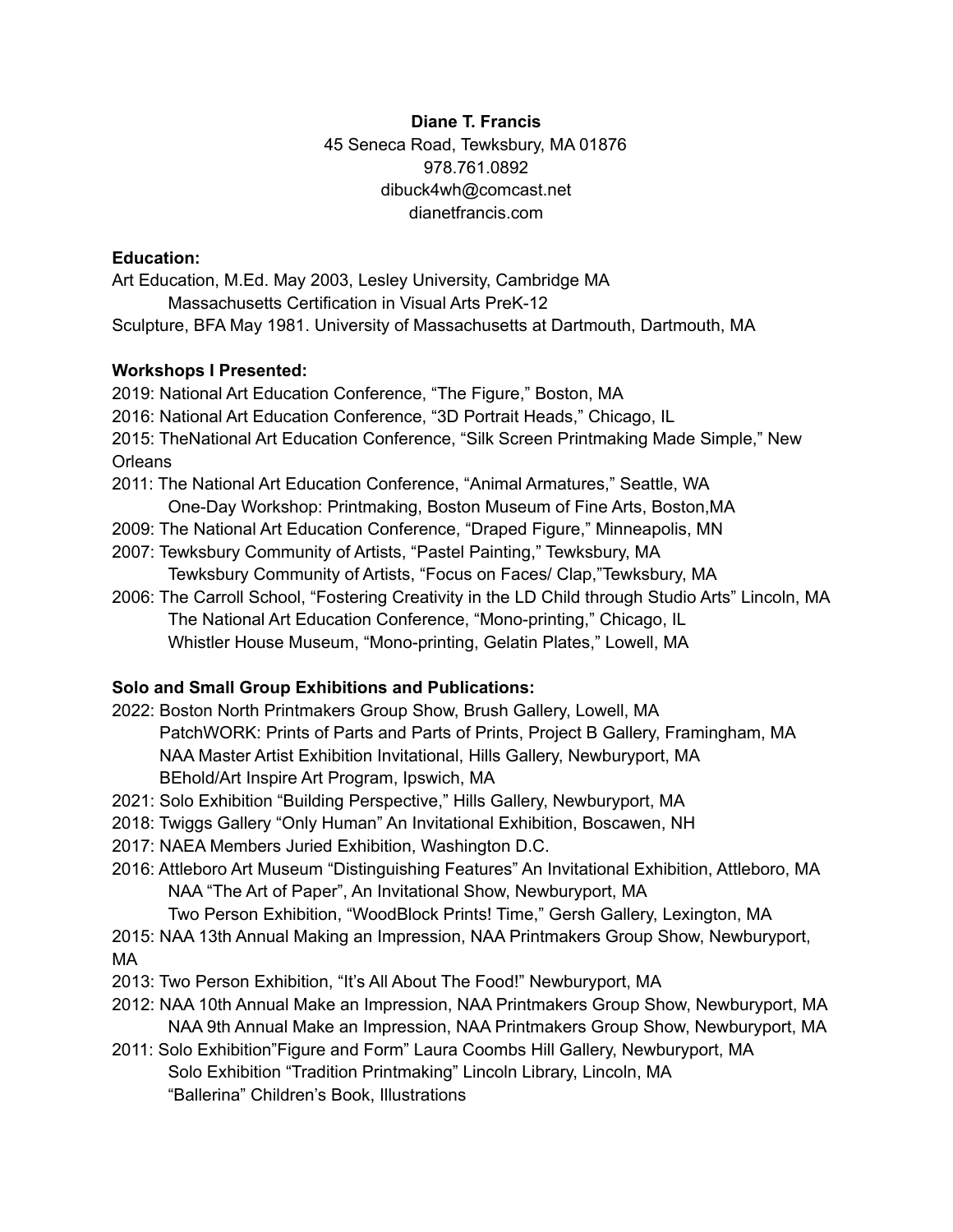"Play Safe" Children's Book, Illustrations

# **Selected Exhibitions:**

| 2022: Newburyport Art Winter Juried Exhibition, Newburyport, MA                    |
|------------------------------------------------------------------------------------|
| Cambridge Art Association, 2022 Members Prizes Show, Cambridge, MA                 |
| 2021: NAA Winter Juried Exhibition, Newburyport, MA                                |
| 120th Annual New Haven Paint and Clay Club Juried Exhibition, New Haven, CT        |
| Montserrat College of Art, Art Education Exhibition "Inspired View", Beverly, MA   |
| National Association of Women Artists, New Members Exhibition, NY, NY              |
| Cambridge Art Association Summer 2021 Small Works, Cambridge, MA                   |
| Connecticut Women Artists National Juried Exhibition, Arts Center East, Vernon, CT |
| CAA Mary Schein Fall Exhibition, Cambridge, MA                                     |
| Newburyport Art Fall Juried Exhibition, Newburyport, MA                            |
| 2020: Whistler House Museum of Art Juried Exhibition, Lowell, MA                   |
| Concord Art Association Members Juried Exhibition, Concord, MA                     |
| NAA 2020 Regional Juried Exhibition, Best of Show Printmaking, Newburyport, MA     |
| 119th Annual Juried Art Exhibition, New Haven Paint and Clay Club, New Haven, CT   |
| Montserrat Galleries, "Inspired View," Beverly, MA                                 |
| CAA Somerville 2020 "Smaller Works" Exhibition, Cambridge, MA                      |
| CAA 2020 Fall Salon Exhibition, Cambridge, MA                                      |
| CWA National Juried Exhibition, Hartford, CT                                       |
| NAA "Power of Art," Newburyport, MA                                                |
| Davis Art Gallery "Nights and Weekends," Worcester, MA                             |
| 2019: Whistle House Museum Juried, Whistler House Museum of Art, Lowell, MA        |
| NAA Winter Juried Exhibition, Newburyport, MA                                      |
| "Impression 4," Gallery Twist, Lexington, MA                                       |
| Art Educators of Massacusetts, Boston, MA                                          |
| NAA Master Artists Exhibition, Newburyport, MA                                     |
| NAEA National Juried Exhibition, Washington, DC                                    |
| 84th Regional Juried Exhibition, Fitchburg Art Museum, Fitchburg, MA               |
| Zullo Gallery 25th Annual Juried Exhibition, Medfield, MA                          |
| NAA Fall Juried Exhibition, Newburyport, Ma                                        |
| 2018: Whistler House Museum Juried, Whistler House Museum of Art, Lowell, MA       |
| "Prints as Sculpture," Chandler Gallery, Cambridge, MA                             |
| Cambridge Art Association, "2018 Prize Show," Cambridge, MA                        |
| NAA Spring Exhibition, Newburyport, MA                                             |
| MAEA "Art Education of Massachusetts Exhibition," Boston, MA                       |
| Boston Biennial Project 5, Boston, MA                                              |
| CWA National Juried Show, Framingham, CT                                           |
| ALL "Journey" Juried Exhibition, Lowell, MA                                        |
| CAA "Red" Juried Exhibition, Cambridge, MA                                         |
| NAA Juried Members Exhibition, Newburyport, MA                                     |
| "Works on Paper" Exhibition, Cohasset, MA                                          |
| Dedicated to the Unique Print, Maynard, MA                                         |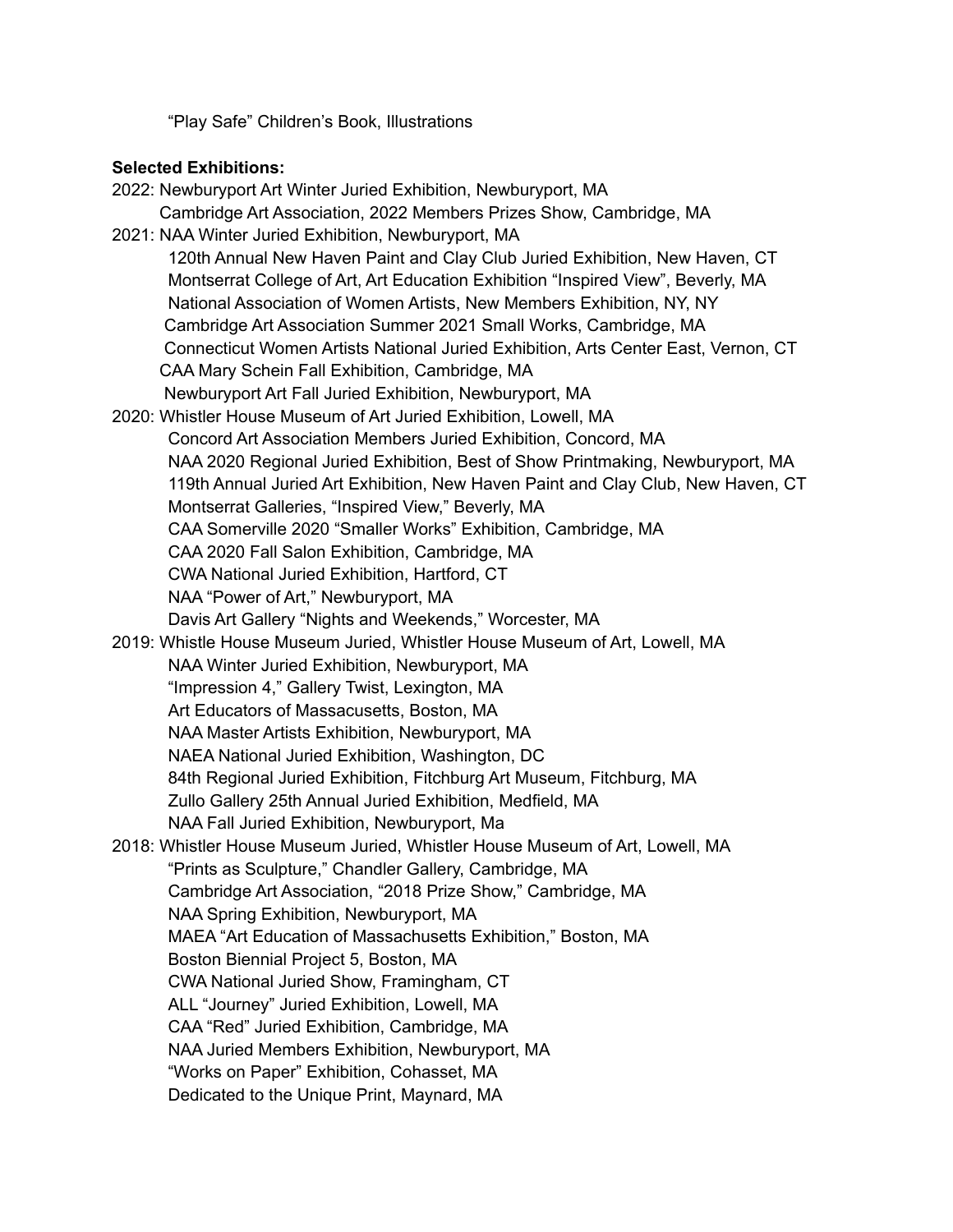2017: Whistler House Museum Juried, Whistler House Museum of Art, Lowell, MA "Patterns" ALL Gallery, Lowell, MA Newburyport Art Association Winter Juried Show, Newburyport, MA "It's About Time," ALL Gallery, Lowell, MA Newburyport Art Association Winter Juried Show, Newburyport, MA "Gates and Gateway," ALL Gallery, Lowell, MA MAEA "Art Educators Summer Juried, 1st Place Printmaking, Newburyport, MA MGNE "Small Wonders" Juried, Hopkinton, MA Connecticut Women's Artist 87th Annual National Exhibition, CT NAA Fall Juried Exhibition, Newburyport, MA Brush Gallery Juried (NESA) Exhibition, Lowell, MA 2016: Invitational Exhibit Whistler House Museum of Art, Lowell, MA "Heat" ALL Gallery, Lowell, MA Newburyport Art Association Winter Members Juried Show, Best Sculpture and Best Printmaking Award, Newburyport, MA Cambridge Art Association 15th National Prize Show, Cambridge, MA "Elements IV" ALL Gallery, Lowell, MA "Breaking the Mold" Cape Cod Art Museum, Dennis, MA Cape Cod, "The National" Barnstable, MA Art Educators of Massachusetts, Summer Juried Exhibition, Boston, MA "Patterns," A National Juried Exhibition, Attleboro Art Museum, Attleboro, MA 50th Anniversary Exhibition, Falmouth Art Center, Falmouth, MA Danforth Art Museum Art Annual Juried Exhibition, Framingham, MA Connecticut Women Artist 86th Annual National Juried Exhibition, Slater Museum, Norwich, CT NAA Regional Juried Exhibition, Newburyport, MA 2015: Grey Scale, Lowell, MA Concord Art Association Juried Exhibition MJ1 and MJ2, Concord, MA Newburyport Art Association Winter Juried Exhibition, MA Monkey Business & Other Diversions Alper Gallery, Andover, MA Newburyport Art Association Open Springs Show, Newburyport, MA Newburyport Regional Juried Exhibition, Newburyport, MA Cambridge Art Association 14th National Prize Exhibition, Cambridge, MA MGNE Unique Impressionism Zullo Gallery, Medfield, MA "Off the Wall & Community of Artist" Danforth Museum, Framingham, MA Cape Cod National Show, Barnstable, MA Falmouth Summer Juried Show, Best Portrait, Falmouth MA New England Sculptures, "Process and Progress," BSU, Bridgewater, MA New England Collective 4, Galatea Fine Arts, Boston, MA Newburyport Art Open Show, Newburyport, MA 71st Annual Salon Exhibition, K. Schultz Gallery, Cambridge, MA The 16th Roddy Open Competition, Concord, MA NAA Fall Juried Show, Newburyport, MA Invitational Members Exhibit Whistler House Museum, Lowell, MA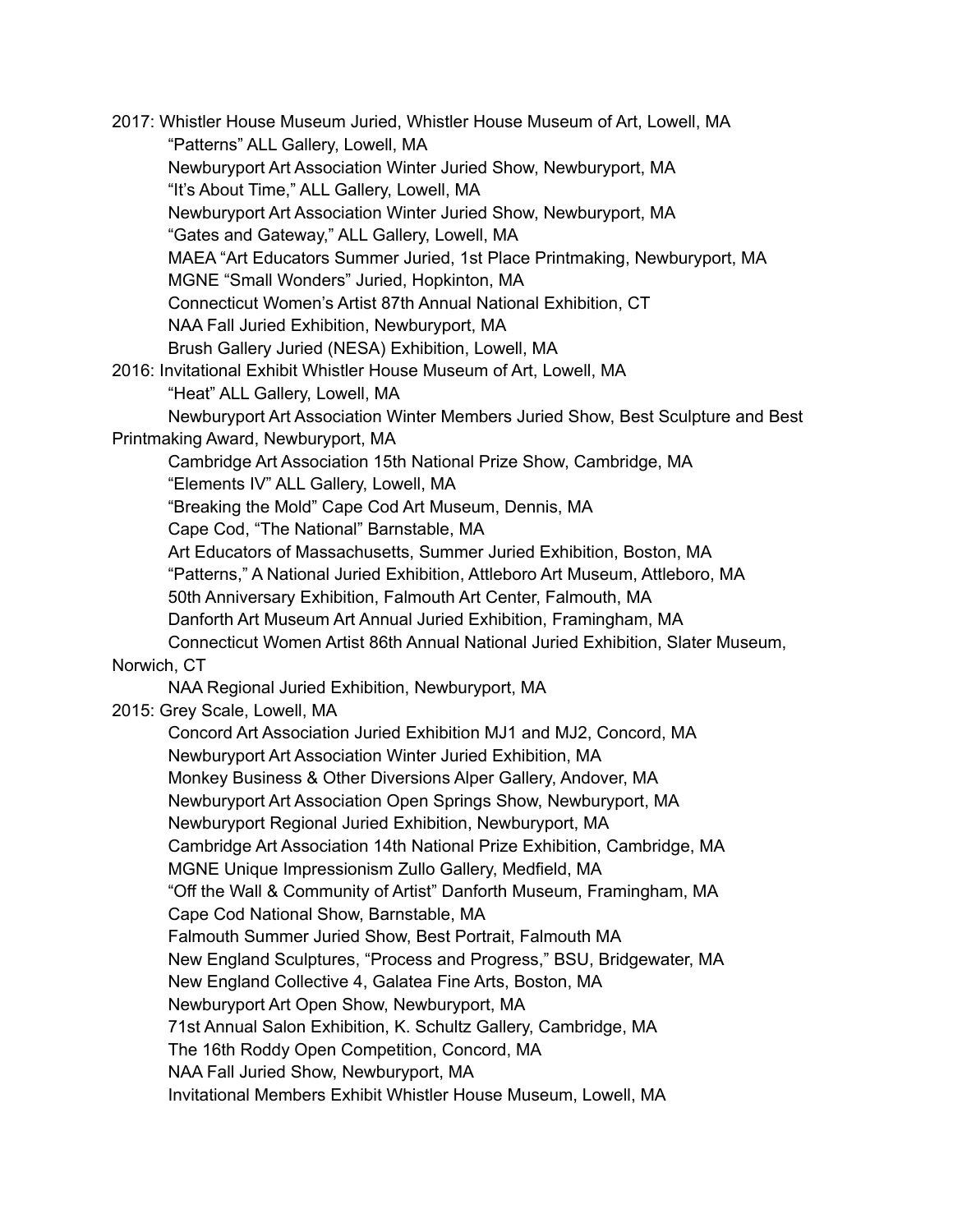2014: Brush Gallery Juried Exhibition, Lowell, MA CAA 13th National Prize Show, Cambridge, MA Davis Art Gallery, "All About Wood," Worcester, MA NAA Spring MemberShow, Newburyport, MA MGNE Members Open Show, Falmouth, MA Connecticut Women Artist's 85th Annual National Juried Show, Slater Museum, Norwich, CT Falmouth Summer Juried Show, Falmouth, MA Art Educators of Massachusetts Summer Exhibition, Boston, MA Boston Biennial 3 Artist Project, Boston, MA (online) 70th Annual Salon Exhibition, K. Schultz Gallery, Cambridge, MA Davis Art Gallery, "Drawing," Worcester, MA Whistler House Museum Annual Juried Exhibition, Lowell 2013: MGNE Juried Exhibition, "Close Observations," Whistler House Museum, Lowell, MA Newburyport Fall Members Exhibition, Newburyport, MA Whistler House Annual Members Juried Exhibition, Lowell, MA The Brush Art Gallery Juried Exhibition, Lowell, MA 69th Annual Salon Exhibition, Kathryn Schultz Gallery, Cambridge, MA Connecticut Woman Artist 84th Annual Exhibition, Slater Memorial Museum, CT Falmouth Artist Guild, Summer Juried Exhibition, Falmouth, MA MAEA "Artists Teaching in Massachusetts" Summer Juried Exhibits, Boston, MA Cambridge Art Association Northeast Prize Juried Art Exhibition, Cambridge, MA Newburyport 15th Annual NAA Regional Juried Art Exhibition, Newburyport, MA 2012: Whistler House Annual Members Exhibition, Juried, Lowell, MA Connecticut Woman Artist 83rd Annual Juried Exhibition, Slater Memorial Museum, CT The Monotype Guild, Falmouth, MA Newburyport Fall Members Juried Exhibition, Newburyport, MA Monotype: The Literature Print, Jenkins Gallery, Concord, NH "Seaward: Life and Work Along New England's Coast," Lexington, MA MAEA "Artists Teaching in Massachusetts" Summer Juried Exhibition, Boston MA Falmouth Artist Guild, Summer Juried Exhibition, Falmouth, MA Woods Hole Annual Art Exhibition, Woods Hole, MA Cape Cod Art Association National Juried Exhibition, Barnstable, MA 68th Annual Salon Exhibition, Kathryn Schultz Gallery, Cambridge, MA "Into the Night", Juried Exhibition, Gallery Seven, Maybard, MA Scratching the Surface Juried Exhibition, Cambridge, MA Newburyport Winter Members Exhibition, Newburyport, MA 2011: Whistler House Annual Members Juried Exhibition, Lowell, MA "My Subject/ MySelf" Juried Exhibition, Worcester, MA New England Juried Exhibition, Barnstable, MA Art of the Unique Print, Juried Exhibition, Paul Mellon Art Center, Wallingford, CT 67th Annual Salon Exhibition, Kathryn Schultz Gallery, Cambridge, MA Falmouth Artist Guild, Summer Juried Exhibition, Falmouth, MA Woods Hole Annual Art Exhibition, Wood Hole, MA